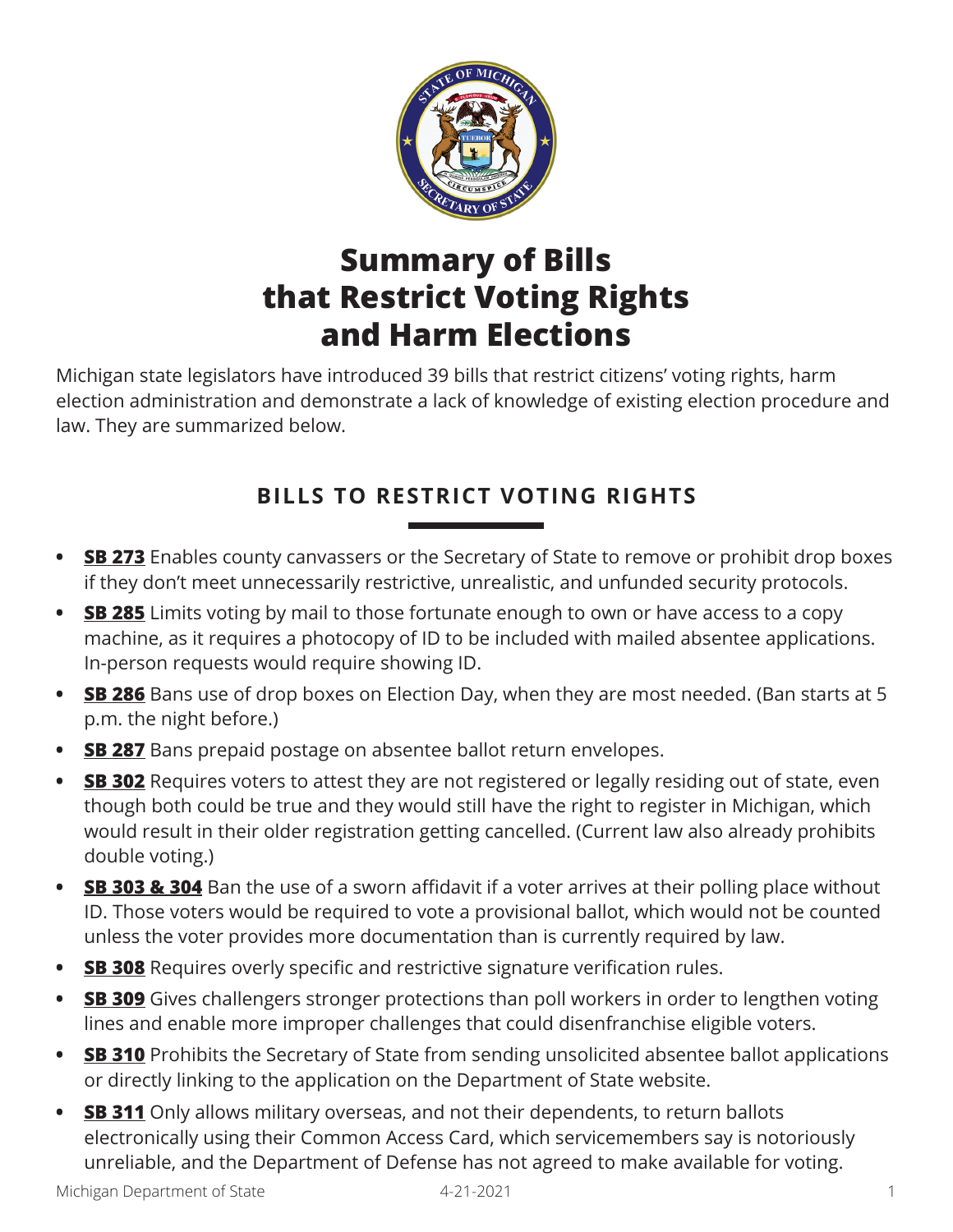#### **BILLS TO HARM ELECTION ADMINISTRATION**

- **SB 279** Allows two challengers per party for every for 2,999 ballots at an absentee ballot counting board, and one additional challenger per party for each additional 2,999 ballots. But total ballot count is unknown prior to counting, and this volume of challengers could be unmanageable.
- **SB 280** Limits to 100 days the canvassing of initiative petitions, with no exceptions, but provides no funding for additional Bureau of Elections staff needed to accomplish this.
- **SB 282** Bans staff of the state's own technology department from accessing the state voter registration database, despite the fact that they built it and maintain its security. Also bans clerk staffs from accessing the database, while granting new access to staff from the Michigan Department of Health and Human Services, who do not need access. Attempts to ban something that does not currently happen, based on disinformation that civic groups like Rock the Vote had direct access to the database, which they did not.
- **SB 283** Provides only 10 hours for pre-processing absentee ballots even though that proved insufficient and the national best practice is seven days. This will not prevent delayed results that enable the misinformation that harms voter trust in elections.
- **SB 284** Bans local election jurisdictions from accepting non-government grants of all kinds, despite failure of the state to fund elections.
- **SB 289** Enables state legislators to appropriate or withhold federal election funds, despite failure of the state to fund elections.
- **SB 290 and 291** Ban nonpartisan challengers and allow all candidates to appoint challengers. Remove felony penalty for those appointed based on false statements.
- **SB 292 and 293** Require challenger training, but without penalties for noncompliance. Also ban nonpartisan challengers, who play an important role in ensuring election integrity.
- **SB 294** Requires ratio of partisan election inspectors in each community not be more than 2:1, an unnecessarily strict requirement, rather than requiring political parties to submit names or clerks to notify parties of availability. (Depending on the local population, many jurisdictions have trouble finding challengers from one party or the other.)
- **SB 295** Requires training election workers to match tabulator counts to voter counts hourly, which will not work if a tabulator jams or in other circumstances where the tabulator count is not up-to-date in real time (and is why the unofficial election night count is on the paper tally, not the tabulator screen).
- **SB 296** Increases the chances a canvassing board will fail to certify, by enlarging them and requiring a supermajority to certify.
- **SB 297** Requires a canvasser from each party present during county canvass with no enforcement mechanism to ensure that canvassers actually show up, enabling canvassers to stop or veto a canvass by not attending. Also gives canvassers improper authority to approve or deny county clerk staff selected to assist the canvass.